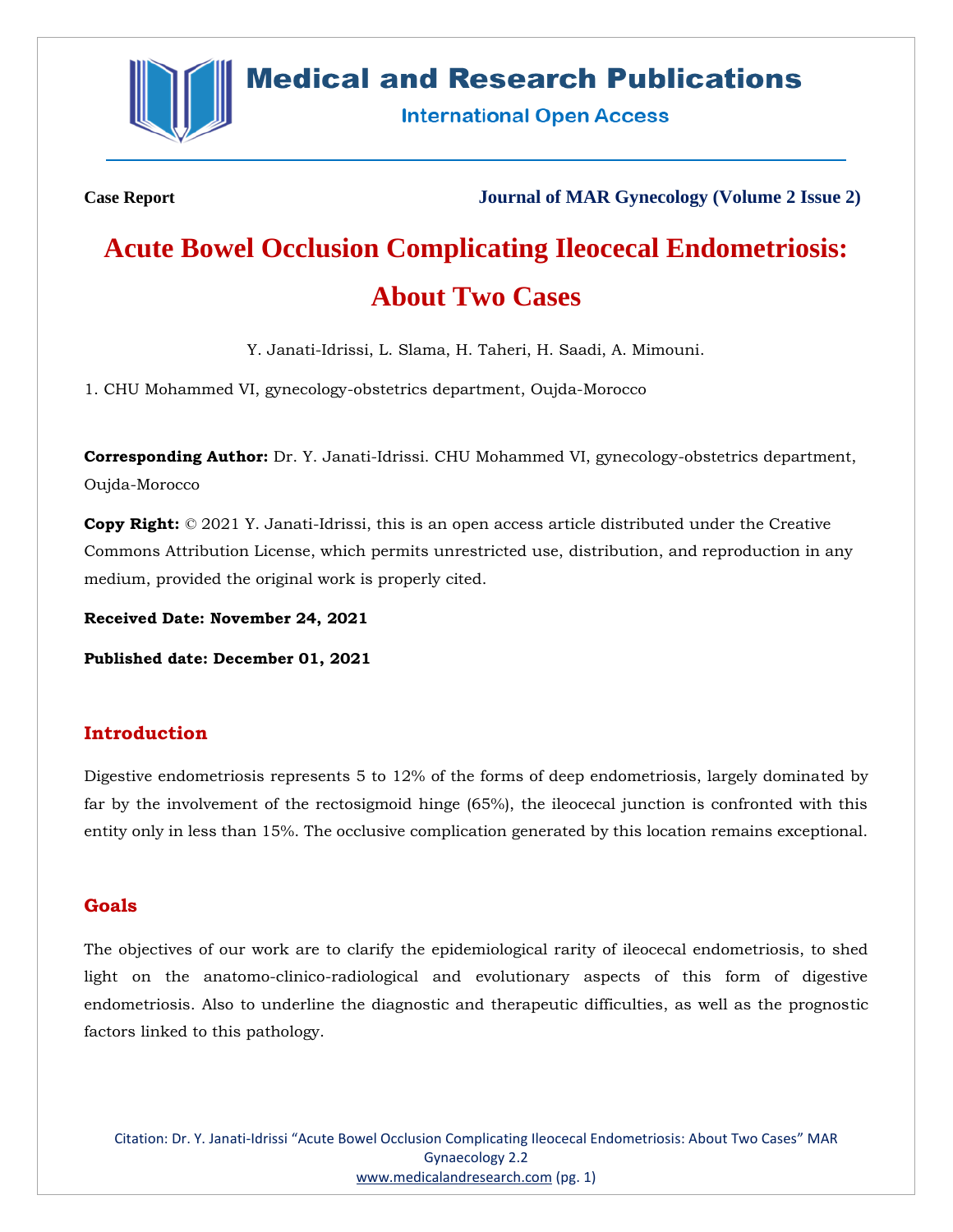### **Patients and Methods**

Two observations of acute intestinal obstruction on ileocecal endometriosis collected at the Obstetrics Gynecology Department of the Mohammed VI University Hospital of Oujda.

# **Observations**

#### **1st observation**

A 48-year-old patient consults the emergency room for spasmodic abdominal pain located in the right iliac fossa, which has progressed crescendo for five days during her period. It is associated with an occlusive and infectious syndrome. She is the mother of three living children, the last of which was born by an emergency Caesarean. For about ten years, she has had dysmenorrhea, deep dyspareunia, and sometimes abdominal pain, sometimes fueled by episodic colic which reaches their paroxysms during menstrual periods with frequent recourse to traditional medicine leading to a temporary regression of functional signs. Admission to the emergency room is marked by stability and preservation of general condition. Nonetheless, a fever, a very tender painful distended abdomen in the right iliac fossa and an empty rectal bulb are highlighted after the physical examination. There is hyperleukocytosis at 19,720 GB / mm3 and an increase in C Reactive Protein (127mg / L). An ASP objectified wider than high central hydro-aeric levels in favor of high occlusion **(**Fig. 1A**)**.

In the wake of a pelvic-abdominal MRI preceding the exploratory median laparotomy is performed, evoking bilateral endometriomas, uterine endometriosis, superficial and deep peritoneal, with marked infiltration of the last ileal loops by numerous adhesions and peritoneal implants responsible for an occlusion. intestinal. Intraoperative exploration revealed a blocked perforation of the last ileal loop, with false membranes covering the cecum, bladder, uterus and right appendix. An ileocecal resection involving the small perforation (Fig. 1B) and the right appendix, protected from a transient ileostomy, followed after three months by an end-to-end anastomosis are the therapeutic sanctions. The pathologic study concluded in ileocecal subserosa endometriosis, with right ovarian endometrioma. Continuous progestin-only pills without marked improvement in gynecological symptoms, therefore treatment with a GnRH antagonist is successfully initiated. No recurrence is to be noted with four years of follow-up. And The patient reports a considerable improvement in digestive symptoms and gynecological pain

Citation: Dr. Y. Janati-Idrissi "Acute Bowel Occlusion Complicating Ileocecal Endometriosis: About Two Cases" MAR Gynaecology 2.2 [www.medicalandresearch.com](http://www.medicalandresearch.com/) (pg. 2)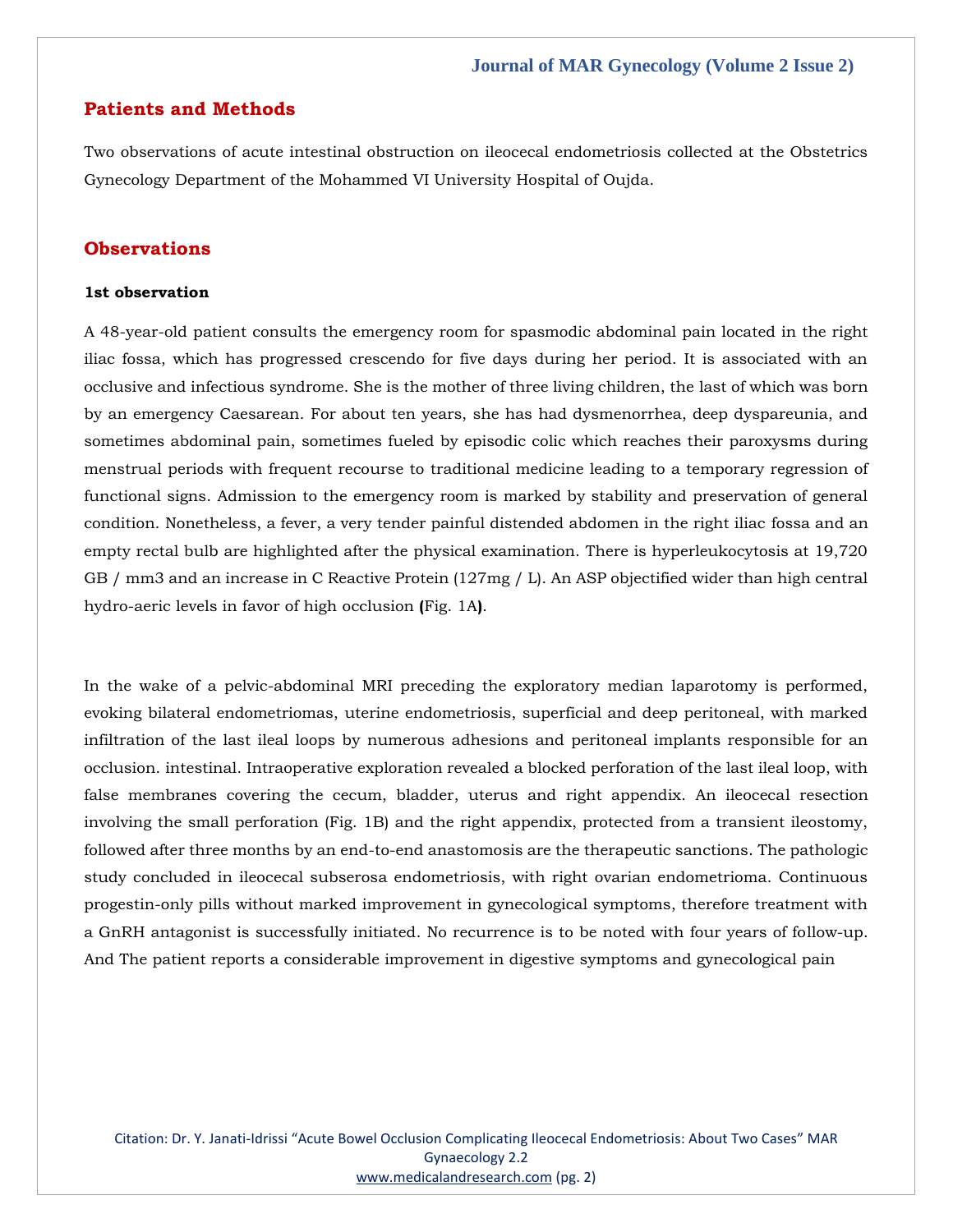

**Figure 1:** A: ASP objectifying central hydro-aeric levels with very marked hailic dilation in pre-colic. B: ileo-cecal resection piece with the small perforation

#### **2nd Observation**

The 34-year-old nulligeste patient was admitted to the emergency room for abdominal pain, stoppage of materials and gas followed by early postprandial vomiting. In her history, the patient was appendectomized. The questioning indicates, for a decade, gynecological manifestations reminiscent of those of endometriosis with a recent onset - less than six months - of intermittent abdominal pain without transit disorders, with cyclic recrudescence secondarily complicated by an occlusive syndrome for which it is admitted to the emergency room in a stable hemodynamic state and a temperature of 36.8 °. On examination, the abdomen is distended, painful, and the eardrum on percussion. On the rectal examination, the rectal bulb is empty. An emergency x-ray of the abdomen without preparation showed significant small dilation, very marked in pre-colic. Laparoscopic exploration revealed an adherent abdomen with pelvic lesions involving en masse the last 2 ileal loops, the appendages and the uterus. Open conversion revealed a stenosing lesion of the last ileal loop 5 cm from the ileocecal valve, segmental resection with a dual therapeutic and diagnostic vocation, resulting in the lesional process (Fig. 2A) and an end-to-end anastomosis. terminal in pre-valvular are then carried out. Pathologic study of the piece concluded that there was intestinal endometriosis **(**Fig. 2B**)**. Therefore the patient is lost to follow-up.

Citation: Dr. Y. Janati-Idrissi "Acute Bowel Occlusion Complicating Ileocecal Endometriosis: About Two Cases" MAR Gynaecology 2.2 [www.medicalandresearch.com](http://www.medicalandresearch.com/) (pg. 3)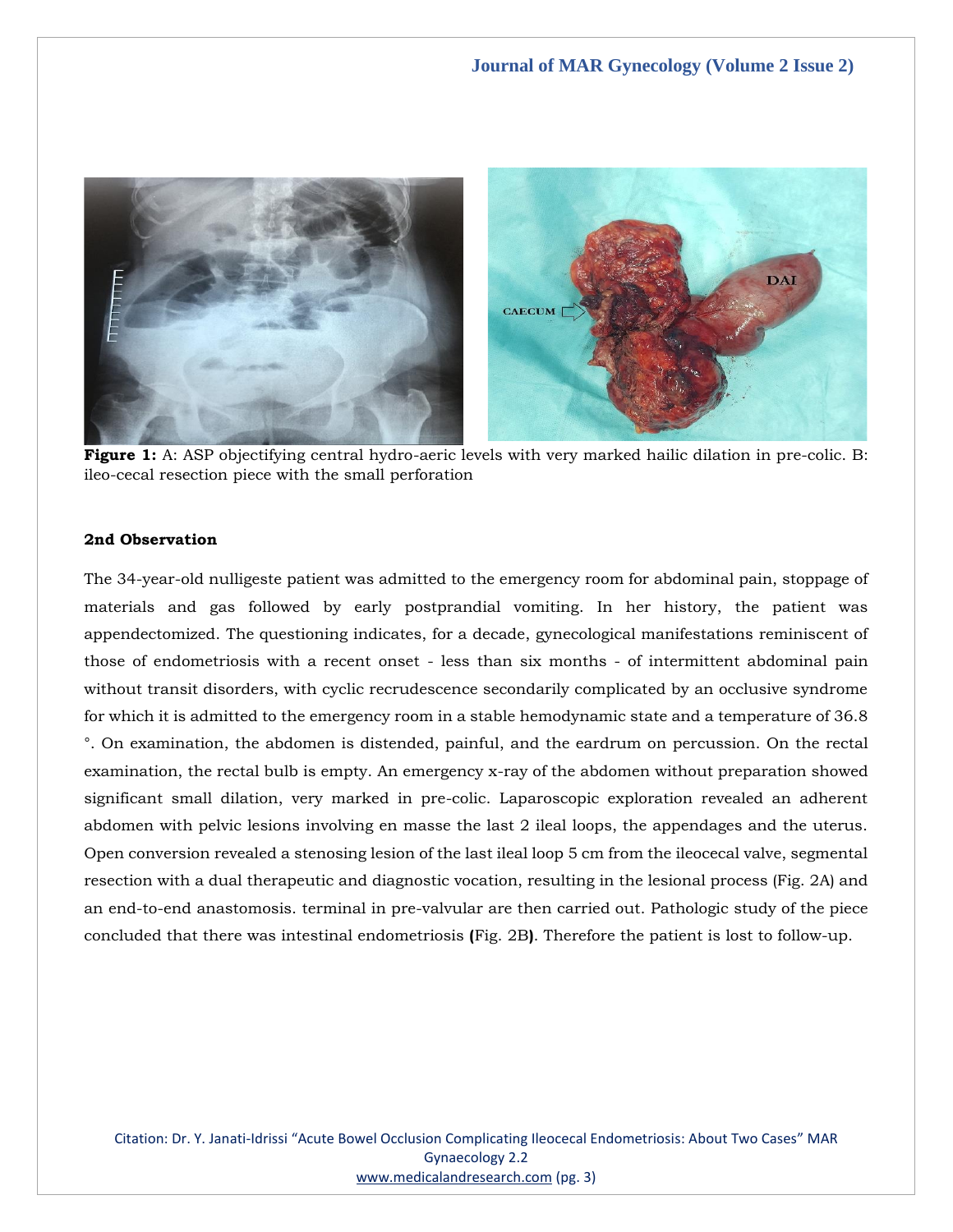

**Figure 2:** A. Operative part of a segmental hail resection: Stenosing lesion involving the last two ileal loops 5 cm from the ileocecal valve.

B. Ectopic foci of regular endometrial glands surrounded by a cytogenic chorion under a normal hail mucosa

# **Discussion**

The ectopic presence of functional endometrial tissue outside the uterine cavity histologically defines endometriosis. When associated with pain and / or infertility, the term "endometriosis disease" takes on its full legitimacy **[**1**]**. Benign and very heterogeneous disease affecting one in ten women, although its actual prevalence and incidence would not be precisely estimated in the general population **[**1**]**. Deep endometriosis is slow onset, usually discovered between the third and fourth decade. It corresponds histologically to lesions which infiltrate in depth more than 5 mm below the peritoneal surface **[**2**]**, it affects various anatomical structures, typically the uterosacral ligaments (50% of cases), the torus uterinum and the cul-de. - posterior vaginal sac (15%), and much less frequently the intestine (20–25%) - mainly represented by the rectosigmoid hinge (65%), the anterior surface of the rectum (10-15%), ileocecal junction is subject only in less than 15% -. The incidence of bladder and ureteral involvement is estimated at 10% and 3%, respectively **[**3-7**]**. Deep endometriosis lesions are multifocal and are associated in 80% of cases with adnexal involvement often in the form of endometriomas **[**5**]**, and with another deep pelvic location in 70% of cases **[**8**]**. Melody et al. have shown that 97% of lesions of the small intestine are localized in the last ten centimeters of it **[**9**]**. Most often limited to an attack of the serosa or the muscularis rarely reaching the mucosa. Yantiss et al. in a series presenting 57 lesions of intestinal endometriosis, 40 were found affecting at least the muscularis (70%), 29 the submucosa (51%)

Citation: Dr. Y. Janati-Idrissi "Acute Bowel Occlusion Complicating Ileocecal Endometriosis: About Two Cases" MAR Gynaecology 2.2 [www.medicalandresearch.com](http://www.medicalandresearch.com/) (pg. 4)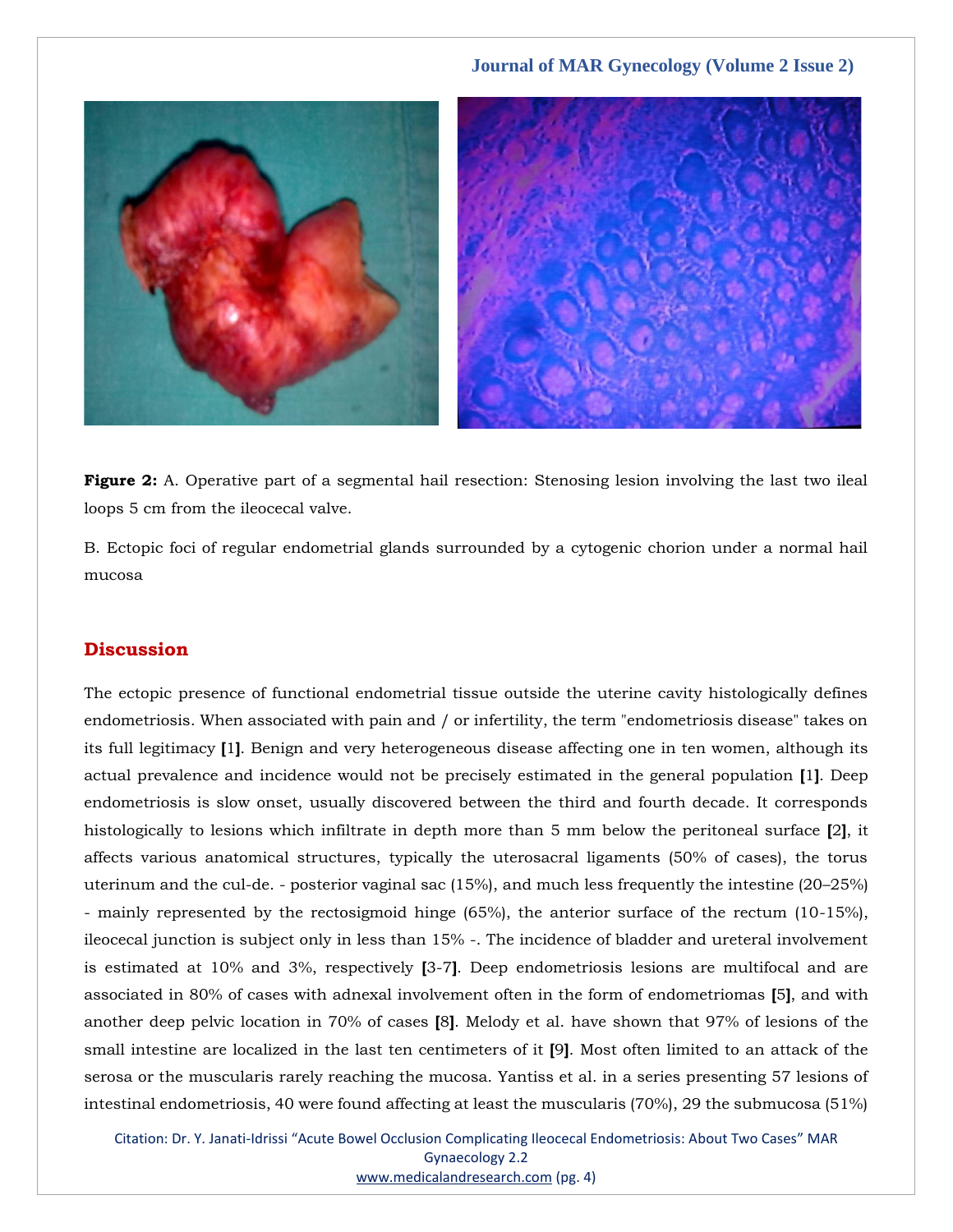#### **Journal of MAR Gynecology (Volume 2 Issue 2)**

and 13 the mucosa (23%) **[**10-11**]**. Usually, most of these lesions appear to be asymptomatic **[**12**]**. Abdominal symptoms, when present, are subject to great diversity and variability, sometimes suggestive due to the cyclical nature of menstrual recrudescence (15 to 40% of cases) **[**13**]**.

Although the abdominal symptoms are then largely dominated and set back by genital symptoms (disabling dysmenorrhea, deep dyspareunia, chronic pelvic pain), Daraï et al. in a series of 40 patients with symptomatic digestive endometriosis lesions found associated dysmenorrhea in 90% of cases, dyspareunia in 85% of cases and infertility in 32.5% of cases **[**14**]**. Digestive symptoms are not specific and may, wrongly, orient the diagnosis towards other more frequent digestive pathologies, thus inducing diagnostic delay. They are hypogastric cramps, alternating constipation / diarrhea, bloating, tenesmus, dyschezia, melenas, and exceptionally, immediately an acute abdomen - acute bowel obstruction (7- 23%) **[**15**]**, intussusception intestinal (12 cases in the literature) **[**16**]**, intestinal perforation (5 cases of ileal perforation) **[**17**]**. The interest of radiological examinations is obvious, and the first examination of choice is the endovaginal ultrasound. This tool offers sensitivity and specificity ranging from 83 to 97% in the diagnosis of deep endometriosis **[**8,18,19**]**. Once the diagnosis is made, MRI is necessary to establish an exact map of the lesions **[**8,18,19**]**.

The therapeutic approach of digestive endometriosis and more specifically ileocecal endometriosis is medico-surgical, it must be comprehensive, taking into account the symptoms, the desire for pregnancy, the side effects of therapies, the impact on quality of life and the priority of the patients or the couple (pain and / or infertility?). Medical treatments are reported to be relatively effective on symptoms **[**20- 22**]**. Currently the medical arsenal enjoys a wide range, based on the use of estrogen-progestins and progestins, both of which can be taken discontinuously or continuously, or progestins delivered through intrauterine devices, and GnRH analogues with "add back therapy" **[**23**]**. However, their limited or incompletely effective suspensive effect is an argument to legitimize surgical stealing **[**23**]**. Although being a functional pathology, surgery for this condition must meet specifications of the "carcinological" type allowing maximum reduction of lesions to be obtained with few per- and postoperative complications, the laparoscopic approach is in progress. full development aspiring to reduce pain and improve quality of life, risks to be taken into account: complications and recurrences, with three imperatives: identification of good candidates for surgery, conservative surgery (Shaving and discoid resection), and the interest of expert centers with multidisciplinary consultation meeting decisions **[**23**]**.

What about fertility? Today, there is no clearly demonstrated argument that allows IVF or surgery to be favored to treat first-line infertility associated with deep endometriosis, and the subject still remains problematic **[**24**]**.

### **Conclusion**

The occlusive complication of small endometriosis is rare, however, the deep localizations of endometriosis with digestive involvement represent one of the major challenges of our specialty.

Citation: Dr. Y. Janati-Idrissi "Acute Bowel Occlusion Complicating Ileocecal Endometriosis: About Two Cases" MAR Gynaecology 2.2 [www.medicalandresearch.com](http://www.medicalandresearch.com/) (pg. 5)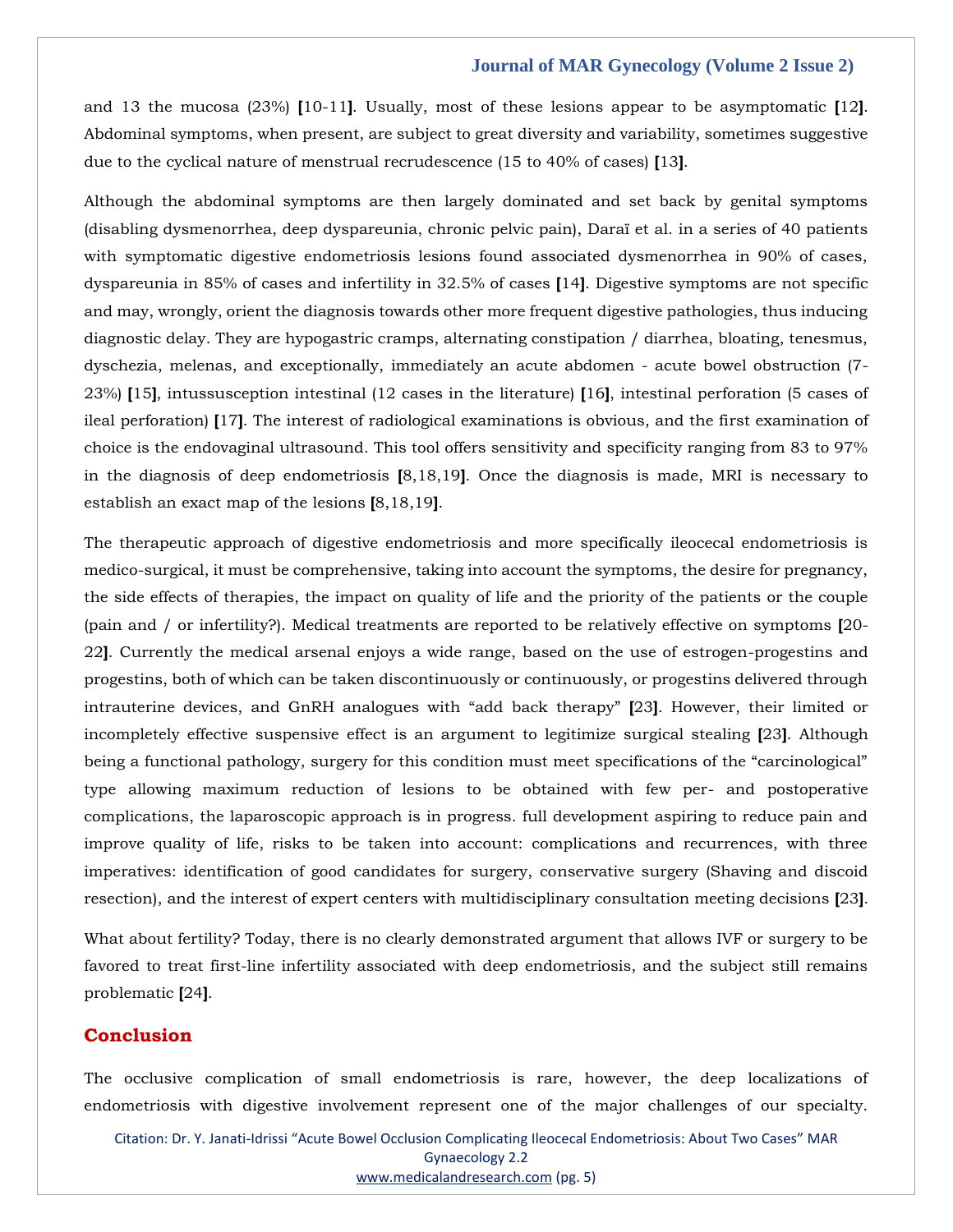#### **Journal of MAR Gynecology (Volume 2 Issue 2)**

Although it is a benign pathology, it severely impacts the quality of life of patients. In addition to the positive diagnosis, management can only be conceived in referral services and by practitioners with indisputable competence.

#### **Reference**

**[**1**]** Borghese B, et al. "Définition, description, formes anatomo-cliniques, pathogenèse et histoire naturelle de l'endométriose, RPC Endométriose CNGOF-HAS". Gynécologie Obstétrique Fertilité & Sénologie (2018), https://doi.org/10.1016/ j.gofs.2018.02.017

**[**2**]** [Koninckx PR, Meuleman C, Demeyere S, Lesaffre E, Cornillie FJ.](https://www.google.com/search?q=%E2%80%9CSuggestive+evidence+that+pelvic+endometriosis+is+a+progressive+disease%2C+whereas+deeply+infiltrating+endometriosis+is+associated+with+pelvic+pain%E2%80%9D&sxsrf=AOaemvJJxhz3B8UcP5QDS2PKuKDO99Rn2A%3A1637996248437&ei=2NahYa-LGvLYz7sPhpuv-A0&ved=0ahUKEwiv15_E-7f0AhVy7HMBHYbNC98Q4dUDCA4&uact=5&oq=%E2%80%9CSuggestive+evidence+that+pelvic+endometriosis+is+a+progressive+disease%2C+whereas+deeply+infiltrating+endometriosis+is+associated+with+pelvic+pain%E2%80%9D&gs_lcp=Cgdnd3Mtd2l6EANKBAhBGABQugZYugZg3AxoAHAAeACAAQCIAQCSAQCYAQCgAQKgAQHAAQE&sclient=gws-wiz) "Suggestive evidence that pelvic [endometriosis is a progressive disease, whereas deeply infiltrating endometriosis is associated with](https://www.google.com/search?q=%E2%80%9CSuggestive+evidence+that+pelvic+endometriosis+is+a+progressive+disease%2C+whereas+deeply+infiltrating+endometriosis+is+associated+with+pelvic+pain%E2%80%9D&sxsrf=AOaemvJJxhz3B8UcP5QDS2PKuKDO99Rn2A%3A1637996248437&ei=2NahYa-LGvLYz7sPhpuv-A0&ved=0ahUKEwiv15_E-7f0AhVy7HMBHYbNC98Q4dUDCA4&uact=5&oq=%E2%80%9CSuggestive+evidence+that+pelvic+endometriosis+is+a+progressive+disease%2C+whereas+deeply+infiltrating+endometriosis+is+associated+with+pelvic+pain%E2%80%9D&gs_lcp=Cgdnd3Mtd2l6EANKBAhBGABQugZYugZg3AxoAHAAeACAAQCIAQCSAQCYAQCgAQKgAQHAAQE&sclient=gws-wiz)  pelvic pain"[. Fertil Steril 1991;55\(4\):759](https://www.google.com/search?q=%E2%80%9CSuggestive+evidence+that+pelvic+endometriosis+is+a+progressive+disease%2C+whereas+deeply+infiltrating+endometriosis+is+associated+with+pelvic+pain%E2%80%9D&sxsrf=AOaemvJJxhz3B8UcP5QDS2PKuKDO99Rn2A%3A1637996248437&ei=2NahYa-LGvLYz7sPhpuv-A0&ved=0ahUKEwiv15_E-7f0AhVy7HMBHYbNC98Q4dUDCA4&uact=5&oq=%E2%80%9CSuggestive+evidence+that+pelvic+endometriosis+is+a+progressive+disease%2C+whereas+deeply+infiltrating+endometriosis+is+associated+with+pelvic+pain%E2%80%9D&gs_lcp=Cgdnd3Mtd2l6EANKBAhBGABQugZYugZg3AxoAHAAeACAAQCIAQCSAQCYAQCgAQKgAQHAAQE&sclient=gws-wiz)–65.

**[**3**]** [Chapron C, Bourret A, Chopin N, Dousset B, Leconte M, Amsellem-Ouazana D, et al.](https://www.google.com/search?q=%E2%80%9CSurgery+for+bladder+endometriosis%3A+long-term+results+and+concomitant+management+of+associated+posterior+deep+lesions%E2%80%9D.+&sxsrf=AOaemvIretDgcZ3VxacmLAD8mXjGWAWuhQ%3A1637996193025&ei=odahYexuuMPctQ_mkbTABw&ved=0ahUKEwisw-mp-7f0AhW4IbcAHeYIDXgQ4dUDCA4&uact=5&oq=%E2%80%9CSurgery+for+bladder+endometriosis%3A+long-term+results+and+concomitant+management+of+associated+posterior+deep+lesions%E2%80%9D.+&gs_lcp=Cgdnd3Mtd2l6EAMyBwgAEEcQsAMyBwgAEEcQsAMyBwgAEEcQsAMyBwgAEEcQsAMyBwgAEEcQsAMyBwgAEEcQsAMyBwgAEEcQsAMyBwgAEEcQsANKBAhBGABQzQhYzQhg7g5oA3ACeACAAQCIAQCSAQCYAQCgAQKgAQHIAQjAAQE&sclient=gws-wiz) "Surgery for [bladder endometriosis: long-term results and concomitant management of associated posterior deep](https://www.google.com/search?q=%E2%80%9CSurgery+for+bladder+endometriosis%3A+long-term+results+and+concomitant+management+of+associated+posterior+deep+lesions%E2%80%9D.+&sxsrf=AOaemvIretDgcZ3VxacmLAD8mXjGWAWuhQ%3A1637996193025&ei=odahYexuuMPctQ_mkbTABw&ved=0ahUKEwisw-mp-7f0AhW4IbcAHeYIDXgQ4dUDCA4&uact=5&oq=%E2%80%9CSurgery+for+bladder+endometriosis%3A+long-term+results+and+concomitant+management+of+associated+posterior+deep+lesions%E2%80%9D.+&gs_lcp=Cgdnd3Mtd2l6EAMyBwgAEEcQsAMyBwgAEEcQsAMyBwgAEEcQsAMyBwgAEEcQsAMyBwgAEEcQsAMyBwgAEEcQsAMyBwgAEEcQsAMyBwgAEEcQsANKBAhBGABQzQhYzQhg7g5oA3ACeACAAQCIAQCSAQCYAQCgAQKgAQHIAQjAAQE&sclient=gws-wiz)  lesions"[. Hum Reprod Oxf Engl 2010;25\(4\):884](https://www.google.com/search?q=%E2%80%9CSurgery+for+bladder+endometriosis%3A+long-term+results+and+concomitant+management+of+associated+posterior+deep+lesions%E2%80%9D.+&sxsrf=AOaemvIretDgcZ3VxacmLAD8mXjGWAWuhQ%3A1637996193025&ei=odahYexuuMPctQ_mkbTABw&ved=0ahUKEwisw-mp-7f0AhW4IbcAHeYIDXgQ4dUDCA4&uact=5&oq=%E2%80%9CSurgery+for+bladder+endometriosis%3A+long-term+results+and+concomitant+management+of+associated+posterior+deep+lesions%E2%80%9D.+&gs_lcp=Cgdnd3Mtd2l6EAMyBwgAEEcQsAMyBwgAEEcQsAMyBwgAEEcQsAMyBwgAEEcQsAMyBwgAEEcQsAMyBwgAEEcQsAMyBwgAEEcQsAMyBwgAEEcQsANKBAhBGABQzQhYzQhg7g5oA3ACeACAAQCIAQCSAQCYAQCgAQKgAQHIAQjAAQE&sclient=gws-wiz)–9.

**[**4**]** [Chapron C, Chopin N, Borghese B, Foulot H, Dousset B, Vacher-Lavenu MC, et al.](https://www.google.com/search?q=%E2%80%9CDeeply+infiltrating+endometriosis%3A+pathogenetic+implications+of+the+anatomical+distribution%E2%80%9D&sxsrf=AOaemvKIIoxz4KngcyVMGdyUJjlAWsh5qg%3A1637996171306&ei=i9ahYb_oEZvD3LUP_daRoAo&ved=0ahUKEwj_2buf-7f0AhWbIbcAHX1rBKQQ4dUDCA4&uact=5&oq=%E2%80%9CDeeply+infiltrating+endometriosis%3A+pathogenetic+implications+of+the+anatomical+distribution%E2%80%9D&gs_lcp=Cgdnd3Mtd2l6EAMyBggAEBYQHkoECEEYAFDbB1jbB2DNDmgAcAB4AoABdIgBdJIBAzAuMZgBAKABAqABAcABAQ&sclient=gws-wiz) "Deeply infiltrating [endometriosis: pathogenetic implications of the anatomical distribution](https://www.google.com/search?q=%E2%80%9CDeeply+infiltrating+endometriosis%3A+pathogenetic+implications+of+the+anatomical+distribution%E2%80%9D&sxsrf=AOaemvKIIoxz4KngcyVMGdyUJjlAWsh5qg%3A1637996171306&ei=i9ahYb_oEZvD3LUP_daRoAo&ved=0ahUKEwj_2buf-7f0AhWbIbcAHX1rBKQQ4dUDCA4&uact=5&oq=%E2%80%9CDeeply+infiltrating+endometriosis%3A+pathogenetic+implications+of+the+anatomical+distribution%E2%80%9D&gs_lcp=Cgdnd3Mtd2l6EAMyBggAEBYQHkoECEEYAFDbB1jbB2DNDmgAcAB4AoABdIgBdJIBAzAuMZgBAKABAqABAcABAQ&sclient=gws-wiz)". Hum Reprod Oxf Engl [2006;21\(7\):1839](https://www.google.com/search?q=%E2%80%9CDeeply+infiltrating+endometriosis%3A+pathogenetic+implications+of+the+anatomical+distribution%E2%80%9D&sxsrf=AOaemvKIIoxz4KngcyVMGdyUJjlAWsh5qg%3A1637996171306&ei=i9ahYb_oEZvD3LUP_daRoAo&ved=0ahUKEwj_2buf-7f0AhWbIbcAHX1rBKQQ4dUDCA4&uact=5&oq=%E2%80%9CDeeply+infiltrating+endometriosis%3A+pathogenetic+implications+of+the+anatomical+distribution%E2%80%9D&gs_lcp=Cgdnd3Mtd2l6EAMyBggAEBYQHkoECEEYAFDbB1jbB2DNDmgAcAB4AoABdIgBdJIBAzAuMZgBAKABAqABAcABAQ&sclient=gws-wiz)–45.

**[**5**]** [Chapron C, Fauconnier A, Vieira M, Barakat H, Dousset B, Pansini V, et al.](https://www.google.com/search?q=%E2%80%9CAnatomical+distribution+of+deeply+infiltrating+endometriosis%3A+surgical+implications+and+proposition+for+a+classification%E2%80%9D&sxsrf=AOaemvI8zZrN4zKa10YXl-mLT8ISAtF47A%3A1637996150318&ei=dtahYYX_EsfSz7sP7Ke_0As&ved=0ahUKEwiFkruV-7f0AhVH6XMBHezTD7oQ4dUDCA4&uact=5&oq=%E2%80%9CAnatomical+distribution+of+deeply+infiltrating+endometriosis%3A+surgical+implications+and+proposition+for+a+classification%E2%80%9D&gs_lcp=Cgdnd3Mtd2l6EANKBAhBGABQmAZYmAZg-gtoAHAAeACAAQCIAQCSAQCYAQCgAQKgAQHAAQE&sclient=gws-wiz) "Anatomical distribution [of deeply infiltrating endometriosis: surgical implications and proposition for a classification](https://www.google.com/search?q=%E2%80%9CAnatomical+distribution+of+deeply+infiltrating+endometriosis%3A+surgical+implications+and+proposition+for+a+classification%E2%80%9D&sxsrf=AOaemvI8zZrN4zKa10YXl-mLT8ISAtF47A%3A1637996150318&ei=dtahYYX_EsfSz7sP7Ke_0As&ved=0ahUKEwiFkruV-7f0AhVH6XMBHezTD7oQ4dUDCA4&uact=5&oq=%E2%80%9CAnatomical+distribution+of+deeply+infiltrating+endometriosis%3A+surgical+implications+and+proposition+for+a+classification%E2%80%9D&gs_lcp=Cgdnd3Mtd2l6EANKBAhBGABQmAZYmAZg-gtoAHAAeACAAQCIAQCSAQCYAQCgAQKgAQHAAQE&sclient=gws-wiz)". Hum [Reprod Oxf Engl 2003;18\(1\):157](https://www.google.com/search?q=%E2%80%9CAnatomical+distribution+of+deeply+infiltrating+endometriosis%3A+surgical+implications+and+proposition+for+a+classification%E2%80%9D&sxsrf=AOaemvI8zZrN4zKa10YXl-mLT8ISAtF47A%3A1637996150318&ei=dtahYYX_EsfSz7sP7Ke_0As&ved=0ahUKEwiFkruV-7f0AhVH6XMBHezTD7oQ4dUDCA4&uact=5&oq=%E2%80%9CAnatomical+distribution+of+deeply+infiltrating+endometriosis%3A+surgical+implications+and+proposition+for+a+classification%E2%80%9D&gs_lcp=Cgdnd3Mtd2l6EANKBAhBGABQmAZYmAZg-gtoAHAAeACAAQCIAQCSAQCYAQCgAQKgAQHAAQE&sclient=gws-wiz)–61.

**[**6**]** [Dousset B, Leconte M, Borghese B, Millischer A-E, Roseau G, Arkwright S, et al.](https://www.google.com/search?q=.+%E2%80%9CComplete+surgery+for+low+rectal+endometriosis%3A+long-term+results+of+a+100-+case+prospective+study%E2%80%9D&sxsrf=AOaemvKGX6hsdEEXxaVFxDT-_IpF_Por_w%3A1637996129108&ei=YdahYZqSBr-F4t4Pheu_0As&ved=0ahUKEwjaxqyL-7f0AhW_gtgFHYX1D7oQ4dUDCA4&uact=5&oq=.+%E2%80%9CComplete+surgery+for+low+rectal+endometriosis%3A+long-term+results+of+a+100-+case+prospective+study%E2%80%9D&gs_lcp=Cgdnd3Mtd2l6EANKBAhBGABQ2gZY2gZgugxoAHAAeACAAQCIAQCSAQCYAQCgAQKgAQHAAQE&sclient=gws-wiz) "Complete surgery [for low rectal endometriosis: long-term results of a 100-](https://www.google.com/search?q=.+%E2%80%9CComplete+surgery+for+low+rectal+endometriosis%3A+long-term+results+of+a+100-+case+prospective+study%E2%80%9D&sxsrf=AOaemvKGX6hsdEEXxaVFxDT-_IpF_Por_w%3A1637996129108&ei=YdahYZqSBr-F4t4Pheu_0As&ved=0ahUKEwjaxqyL-7f0AhW_gtgFHYX1D7oQ4dUDCA4&uact=5&oq=.+%E2%80%9CComplete+surgery+for+low+rectal+endometriosis%3A+long-term+results+of+a+100-+case+prospective+study%E2%80%9D&gs_lcp=Cgdnd3Mtd2l6EANKBAhBGABQ2gZY2gZgugxoAHAAeACAAQCIAQCSAQCYAQCgAQKgAQHAAQE&sclient=gws-wiz) case prospective study". Ann Surg [2010;251\(5\):887](https://www.google.com/search?q=.+%E2%80%9CComplete+surgery+for+low+rectal+endometriosis%3A+long-term+results+of+a+100-+case+prospective+study%E2%80%9D&sxsrf=AOaemvKGX6hsdEEXxaVFxDT-_IpF_Por_w%3A1637996129108&ei=YdahYZqSBr-F4t4Pheu_0As&ved=0ahUKEwjaxqyL-7f0AhW_gtgFHYX1D7oQ4dUDCA4&uact=5&oq=.+%E2%80%9CComplete+surgery+for+low+rectal+endometriosis%3A+long-term+results+of+a+100-+case+prospective+study%E2%80%9D&gs_lcp=Cgdnd3Mtd2l6EANKBAhBGABQ2gZY2gZgugxoAHAAeACAAQCIAQCSAQCYAQCgAQKgAQHAAQE&sclient=gws-wiz)–95.

**[**7**]** [Chapron C, Chiodo I, Leconte M, Amsellem-Ouazana D, Chopin N, Borghese B, et al.](https://www.google.com/search?q=%E2%80%9CSevere+ureteral+endometriosis%3A+the+intrinsic+type+is+not+so+rare+after+complete+surgical+exeresis+of+deep+endometriotic+lesions%E2%80%9D&sxsrf=AOaemvK7dR2XQdj7O3s-Dihl-kuoX5tUPw%3A1637996105561&ei=SdahYffQIYWb4t4PqKGs-A8&ved=0ahUKEwi3mY-A-7f0AhWFjdgFHagQC_8Q4dUDCA4&uact=5&oq=%E2%80%9CSevere+ureteral+endometriosis%3A+the+intrinsic+type+is+not+so+rare+after+complete+surgical+exeresis+of+deep+endometriotic+lesions%E2%80%9D&gs_lcp=Cgdnd3Mtd2l6EAMyBwgAEEcQsAMyBwgAEEcQsAMyBwgAEEcQsANKBAhBGABQ6gZY6gZg3Q9oA3ACeACAAQCIAQCSAQCYAQCgAQKgAQHIAQPAAQE&sclient=gws-wiz) "Severe ureteral [endometriosis: the intrinsic type is not so rare after complete surgical exeresis of deep endometriotic](https://www.google.com/search?q=%E2%80%9CSevere+ureteral+endometriosis%3A+the+intrinsic+type+is+not+so+rare+after+complete+surgical+exeresis+of+deep+endometriotic+lesions%E2%80%9D&sxsrf=AOaemvK7dR2XQdj7O3s-Dihl-kuoX5tUPw%3A1637996105561&ei=SdahYffQIYWb4t4PqKGs-A8&ved=0ahUKEwi3mY-A-7f0AhWFjdgFHagQC_8Q4dUDCA4&uact=5&oq=%E2%80%9CSevere+ureteral+endometriosis%3A+the+intrinsic+type+is+not+so+rare+after+complete+surgical+exeresis+of+deep+endometriotic+lesions%E2%80%9D&gs_lcp=Cgdnd3Mtd2l6EAMyBwgAEEcQsAMyBwgAEEcQsAMyBwgAEEcQsANKBAhBGABQ6gZY6gZg3Q9oA3ACeACAAQCIAQCSAQCYAQCgAQKgAQHIAQPAAQE&sclient=gws-wiz)  lesions"[. Fertil Steril 2010;93\(7\):2115](https://www.google.com/search?q=%E2%80%9CSevere+ureteral+endometriosis%3A+the+intrinsic+type+is+not+so+rare+after+complete+surgical+exeresis+of+deep+endometriotic+lesions%E2%80%9D&sxsrf=AOaemvK7dR2XQdj7O3s-Dihl-kuoX5tUPw%3A1637996105561&ei=SdahYffQIYWb4t4PqKGs-A8&ved=0ahUKEwi3mY-A-7f0AhWFjdgFHagQC_8Q4dUDCA4&uact=5&oq=%E2%80%9CSevere+ureteral+endometriosis%3A+the+intrinsic+type+is+not+so+rare+after+complete+surgical+exeresis+of+deep+endometriotic+lesions%E2%80%9D&gs_lcp=Cgdnd3Mtd2l6EAMyBwgAEEcQsAMyBwgAEEcQsAMyBwgAEEcQsANKBAhBGABQ6gZY6gZg3Q9oA3ACeACAAQCIAQCSAQCYAQCgAQKgAQHIAQPAAQE&sclient=gws-wiz)–20.

**[**8**]** [Leconte M, Borghese B, Chapron C, et al.](https://www.google.com/search?q=%E2%80%9CLocalisation+digestive+de+l%E2%80%99endom%C3%A9triose%E2%80%9D&sxsrf=AOaemvKf3UkCFyUM_P_ziWO7U91VkqRCsw%3A1637996085248&ei=NdahYcrJDpnMz7sPrtWoyAw&ved=0ahUKEwiKuLf2-rf0AhUZ5nMBHa4qCskQ4dUDCA4&uact=5&oq=%E2%80%9CLocalisation+digestive+de+l%E2%80%99endom%C3%A9triose%E2%80%9D&gs_lcp=Cgdnd3Mtd2l6EAM6BwgAEEcQsANKBAhBGABQpgVYpgVg3AtoAnACeACAAbwBiAG8AZIBAzAuMZgBAKABAqABAcgBCMABAQ&sclient=gws-wiz) "Localisation digestive de l'endométriose". Presse Med [2012;41:358](https://www.google.com/search?q=%E2%80%9CLocalisation+digestive+de+l%E2%80%99endom%C3%A9triose%E2%80%9D&sxsrf=AOaemvKf3UkCFyUM_P_ziWO7U91VkqRCsw%3A1637996085248&ei=NdahYcrJDpnMz7sPrtWoyAw&ved=0ahUKEwiKuLf2-rf0AhUZ5nMBHa4qCskQ4dUDCA4&uact=5&oq=%E2%80%9CLocalisation+digestive+de+l%E2%80%99endom%C3%A9triose%E2%80%9D&gs_lcp=Cgdnd3Mtd2l6EAM6BwgAEEcQsANKBAhBGABQpgVYpgVg3AtoAnACeACAAbwBiAG8AZIBAzAuMZgBAKABAqABAcgBCMABAQ&sclient=gws-wiz)—66.

**[**9**]** Melody GF. "[Endometriosis causing obstruction of the ileum](https://www.google.com/search?q=%E2%80%9CEndometriosis+causing+obstruction+of+the+ileum%E2%80%9D.+&sxsrf=AOaemvK79uysvs_xdvaxOwy2IaOrK6RiMA%3A1637996062495&ei=HtahYcvlHYbYz7sPwdmC-Ao&ved=0ahUKEwjL7Mrr-rf0AhUG7HMBHcGsAK8Q4dUDCA4&uact=5&oq=%E2%80%9CEndometriosis+causing+obstruction+of+the+ileum%E2%80%9D.+&gs_lcp=Cgdnd3Mtd2l6EANKBAhBGABQnQZYnQZgww1oAHAAeAOAAbkBiAG5AZIBAzAuMZgBAKABAqABAcABAQ&sclient=gws-wiz)". ObstetGynecol 1956;8:468–72.

**[**10**]** Scully RE, Eugene JM. "[Case records of the Massachusetts General Hospital. Weekly](https://www.google.com/search?q=%E2%80%9CCase+records+of+the+Massachusetts+General+Hospital.+Weekly+clinicopathological+exercises.+Case+13-2000.+A+26-year-old+woman+with+bouts+of+abdominal+pain%2C+vomiting%2C+and+diarrhea%E2%80%9D.&sxsrf=AOaemvKEAwfQI3b_aWDhcAABOby5gsi6-w%3A1637996034558&ei=AtahYaTMIdvA3LUPgfuQ0AY&ved=0ahUKEwik1aHe-rf0AhVbILcAHYE9BGoQ4dUDCA4&uact=5&oq=%E2%80%9CCase+records+of+the+Massachusetts+General+Hospital.+Weekly+clinicopathological+exercises.+Case+13-2000.+A+26-year-old+woman+with+bouts+of+abdominal+pain%2C+vomiting%2C+and+diarrhea%E2%80%9D.&gs_lcp=Cgdnd3Mtd2l6EANKBAhBGABQ2AhY2Ahg-w5oAHAAeACAAQCIAQCSAQCYAQCgAQKgAQHAAQE&sclient=gws-wiz)  [clinicopathological exercises. Case 13-2000. A 26-year-old woman with bouts of abdominal pain,](https://www.google.com/search?q=%E2%80%9CCase+records+of+the+Massachusetts+General+Hospital.+Weekly+clinicopathological+exercises.+Case+13-2000.+A+26-year-old+woman+with+bouts+of+abdominal+pain%2C+vomiting%2C+and+diarrhea%E2%80%9D.&sxsrf=AOaemvKEAwfQI3b_aWDhcAABOby5gsi6-w%3A1637996034558&ei=AtahYaTMIdvA3LUPgfuQ0AY&ved=0ahUKEwik1aHe-rf0AhVbILcAHYE9BGoQ4dUDCA4&uact=5&oq=%E2%80%9CCase+records+of+the+Massachusetts+General+Hospital.+Weekly+clinicopathological+exercises.+Case+13-2000.+A+26-year-old+woman+with+bouts+of+abdominal+pain%2C+vomiting%2C+and+diarrhea%E2%80%9D.&gs_lcp=Cgdnd3Mtd2l6EANKBAhBGABQ2AhY2Ahg-w5oAHAAeACAAQCIAQCSAQCYAQCgAQKgAQHAAQE&sclient=gws-wiz)  vomiting, and diarrhea"[.N Engl J Med 2000;342:1272](https://www.google.com/search?q=%E2%80%9CCase+records+of+the+Massachusetts+General+Hospital.+Weekly+clinicopathological+exercises.+Case+13-2000.+A+26-year-old+woman+with+bouts+of+abdominal+pain%2C+vomiting%2C+and+diarrhea%E2%80%9D.&sxsrf=AOaemvKEAwfQI3b_aWDhcAABOby5gsi6-w%3A1637996034558&ei=AtahYaTMIdvA3LUPgfuQ0AY&ved=0ahUKEwik1aHe-rf0AhVbILcAHYE9BGoQ4dUDCA4&uact=5&oq=%E2%80%9CCase+records+of+the+Massachusetts+General+Hospital.+Weekly+clinicopathological+exercises.+Case+13-2000.+A+26-year-old+woman+with+bouts+of+abdominal+pain%2C+vomiting%2C+and+diarrhea%E2%80%9D.&gs_lcp=Cgdnd3Mtd2l6EANKBAhBGABQ2AhY2Ahg-w5oAHAAeACAAQCIAQCSAQCYAQCgAQKgAQHAAQE&sclient=gws-wiz)–8.

Citation: Dr. Y. Janati-Idrissi "Acute Bowel Occlusion Complicating Ileocecal Endometriosis: About Two Cases" MAR Gynaecology 2.2 [www.medicalandresearch.com](http://www.medicalandresearch.com/) (pg. 6)